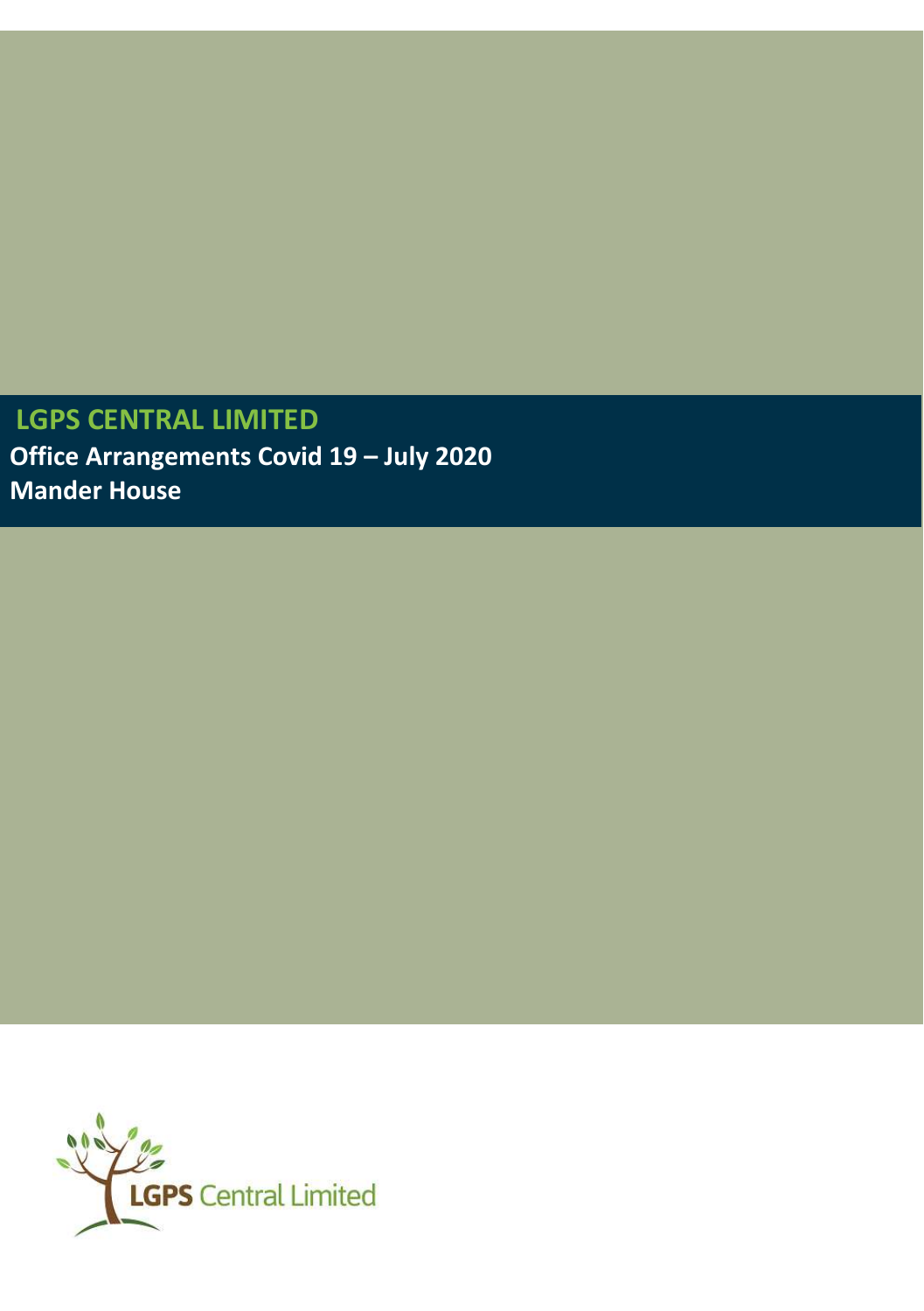

# **Introduction**

This assessment provides a summary note of LGPS Central Limited's (LGPSC) approach to reducing the risks associated with COVID-19, so far as is reasonably practicable. This approach extends to reducing risk to our clients, colleagues and others affected by our operations. LGPSC will continue to monitor its controls in line with Government guidance to reassure staff that we have taken the necessary steps to manage a safe office workplace. This risk assessment covers the majority of staff at LGPSC who work at Mander House. There are very limited staff who work at Matlock and the risk assessment for this will be completed when this office reopens.

# **Consultation**

Throughout this period LGSPC has consulted and taken feedback from clients, staff and the landlord of Mander House. This has supported LGPSC in designing and implementing the appropriate controls.

# **Controls**

**Social Distancing**

- Implemented social distancing guidelines of 2m including workstations
- Signage and posters to control social distancing standards, cleaning the workplace and personal hygiene
- Staggered hours and flexibility for staff travelling by public transport or returning to the office
- Working from home where possible
- Personal risk assessment to ensure issues and adjustments recorded for those vulnerable staff
- Managing number of staff in the office

# **Managing Contractors and Visitors**

- Following protocols on hygiene, recording details and managing external contractors/post-delivery to ensure compliance with risk controls
- Communication via posters and signage